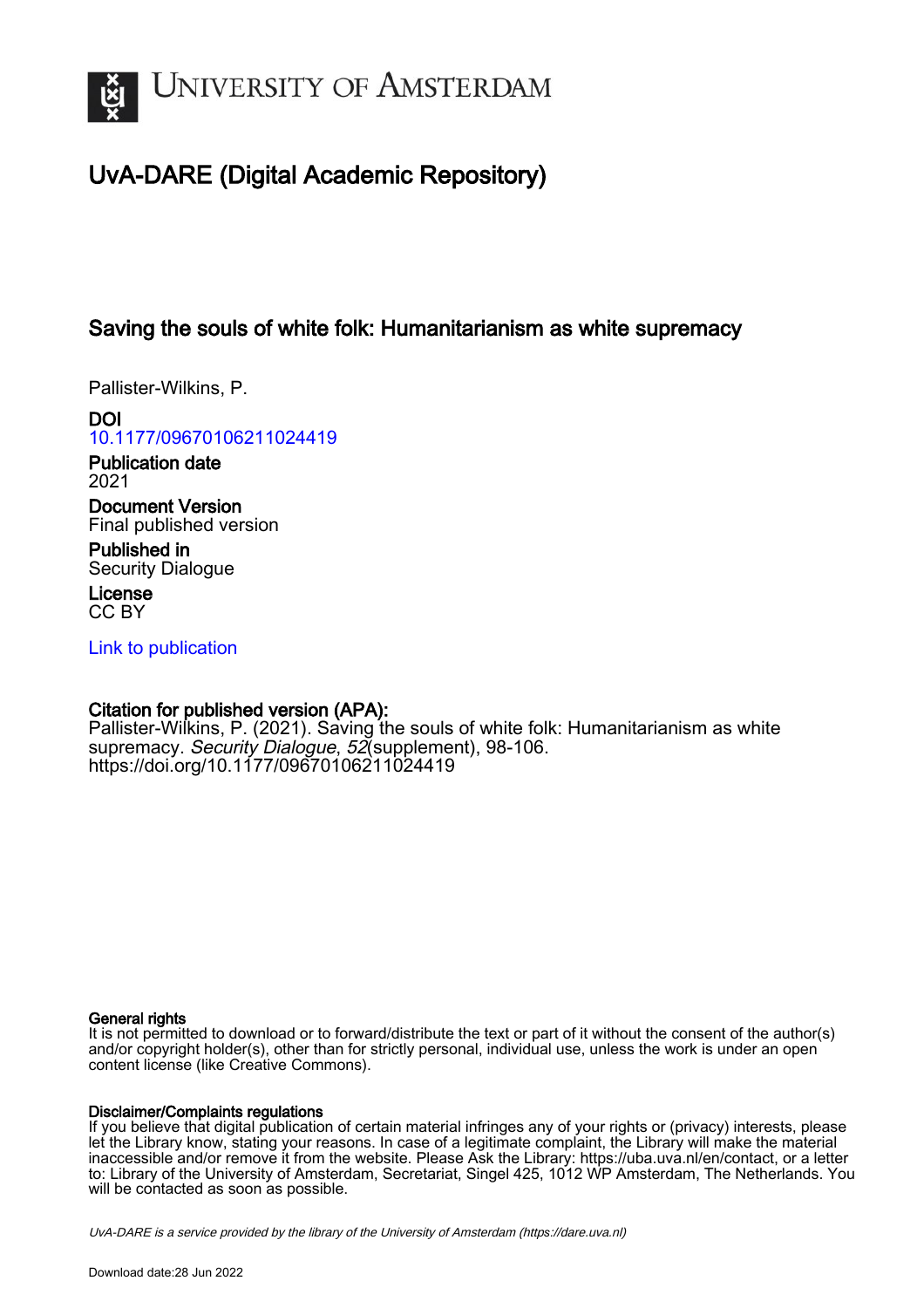# **Saving the souls of white folk: Humanitarianism as white supremacy**

Security Dialogue 2021, Vol. 52(S) 98–106 © The Author(s) 2021



https://doi.org/10.1177/09670106211024419 Article reuse guidelines: [sagepub.com/journals-permissions](https://uk.sagepub.com/en-gb/journals-permissions) [journals.sagepub.com/home/sdi](https://journals.sagepub.com/home/sdi)



**Polly Pallister-Wilkins** University of Amsterdam, the Netherlands

## **Introduction: Moving beyond a Eurocentric critique of humanitarianism**

White saviourism is a much-discussed aspect of humanitarian action (Richey, 2016; Wearing et al., 2018). Acknowledgment of the colonial dynamics of white saviourism at play in contemporary humanitarianism have led the sector to diversify its staff, but, like other liberal diversity work addressing systemic inequalities, simply adding more Black, Indigenous and People of Colour (BIPOC) fails to address underlying structures (Ahmed, 2012). I argue that humanitarianism is haunted by more than white saviourism past and present. Instead, I argue that humanitarianism is animated and made possible by white supremacy, defined as 'a logic of social organisation that produces regimented, institutionalised, and militarised conceptions of hierarchised "human" difference' (Rodriguez, 2009: 11). In discussing humanitarianism as white supremacy, I argue humanitarianism plays a historical and contemporary role in the creation and consolidation of what W. E. B. Du Bois ([1920] 1999) termed 'whiteness' and, drawing on Sylvia Wynter (1996), that it veils the racial hierarchies within universalist understandings of the 'human'. This means that humanitarianism as it has developed over time allows white supremacy to go unchallenged *but* also to thrive. As such, humanitarianism offers no reparative possibility within its current terms of reference, which raises questions about the potential for and limits of decolonizing humanitarianism.

Recent work on humanitarianism has begun to draw attention to the white supremacy and racial hierarchies embedded within. Adia Benton (2016) has shown how white supremacy and racial hierarchies shape everyday aspects of humanitarian practice from staff recruitment to professional expectations, while Elisa Pascucci (2018) has shown how labour precarity in the humanitarian sector intersects with racial hierarchies; Lewis Turner (2020) has argued that increasingly neoliberal attempts to foster entrepreneurship among particular, marked, refugee groups – in his case Syrian men – are racializing moves producing racial hierarchies between humanitarian subjects and ultimately upholding white supremacy; and Ida Danewid (2017) has focused on dynamics of empathy and hospitality in the saving of migrants in the Mediterranean that she argues erase structural questions of responsibility and allow for the reproduction of Europe as 'ethical' and 'good' and the maintenance of what Gloria Wekker (2016) calls 'white innocence'.

**Corresponding author:** Polly Pallister-Wilkins, University of Amsterdam, Postbus 15578, 1001NB Amsterdam, the Netherlands. Email: [P.E.Pallister-Wilkins@uva.nl](mailto:P.E.Pallister-Wilkins@uva.nl)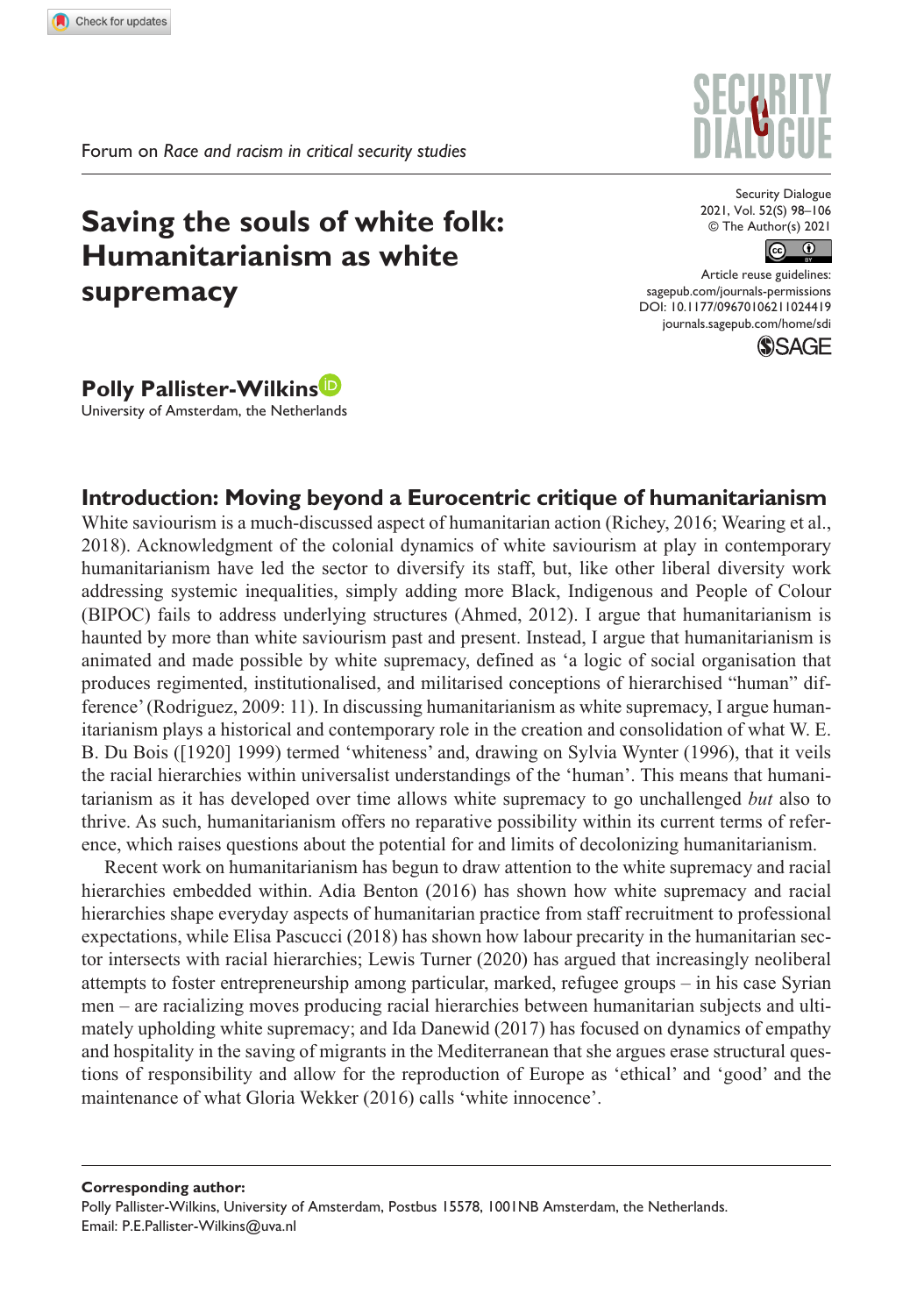Addressing the spectre of racism and white supremacy in humanitarian thought and practice is a necessary continuation of work in international relations that has uncovered the racist origins underpinning its most sacred tenets of anarchy and the state of nature (Henderson, 2013), and, more specifically for *Security Dialogue*, work in critical security studies that has drawn our attention to the racism present in much of our Foucauldian-inspired work (Howell and Richter-Montpetit, 2019). Much critical work on humanitarianism discusses it as a biopolitical security practice concerned with the provision of the necessary conditions for life at a distance that (re)produces differential life chances (see Duffield, 2005, 2007). Such work on humanitarian governance and recent arguments regarding the erasure of race from many of these discussions (Howell and Richter-Montpetit, 2019) make a discussion about racism and white supremacy in the norms and practices of humanitarianism across time urgent, for, as Meera Sabaratnam (2013: 265) has argued, much of the Foucauldian governmentality literature works to consolidate 'Western liberal power' even while being ostensibly critical of it.

Building on the work above, I also suggest that discussions have often been obscured by the language of 'Eurocentrism' – or, more specifically, humanitarianism as a Eurocentric practice. Work on Eurocentrism in international relations has been critical in drawing attention to the role of colonialism in the (re)production of the international and the centring and normalizing of European knowledge and experiences (see Hobson, 2014). However, remaining within a frame of Eurocentrism obfuscates racism and white supremacy. Olivia Rutazibwa (2016: 192) questions 'how . . . Eurocentrism relates to the category of racism and what the consequences are when the two are presented as separate rather than one (Eurocentrism) as one of the manifestations of the other (racism)' and what power structures discussions of Eurocentrism serve? Here, I hold my hands up to discussing humanitarianism as a Eurocentric practice in my earlier research and teaching without adequately considering what is being obscured in such discussions.

As recent contestation within the professional humanitarian community has shown (see Majumdar, 2020; Save the Children, 2020), charges of racism and white supremacist practices emanating from humanitarianism's liberal universalizing claims have not been offset by attempts to challenge Eurocentrism within the sector through localization agendas, participatory programming and attempts to diversify personnel. These attempts remain trapped in what Sabaratnam (2013: 270) calls a 'liberal paradox', where Eurocentric thinking is so dominant that thinking beyond humanitarian responses becomes unthinkable and any attempts at change remain firmly within liberal approaches or those that advocate for greater cultural appropriateness. Instead of liberal fixes, claims of racism speak to the foundations of humanitarianism concerned with the constitution of the human, which, as Black feminist scholars such as Wynter (1996) have shown, is fundamentally and intimately tied to the production of race, racial categories, whiteness and monohumanist, universalist claims alongside the negation of Black and Indigenous life (King, 2019).

Considering negations of life, I am writing this during the Covid-19 global pandemic, where practices of caregiving, humanitarian responses and their intersections with racial hierarchies, and the negation of non-white, cis-het, able-bodied life are made starkly visible (see Hofman, 2020). From uneven distribution of vaccines, to disparities in deaths between white and BIPOC in many countries (Bachelet, 2020; Tai et al., 2021), to repeated amazement from some in the Minority World at how few Covid-19 deaths have been recorded in 'Africa' (Nordling, 2020), the need to confront uncomfortable questions about who is accorded full humanity (see Marhia, 2013), who is considered a humanitarian (see Benton, 2016), and who is assumed to have both competence and the ability to intervene (Henderson, 2013; Hong, 2015; Vitalis, 2000) persist both for our work as scholars of critical security studies and, politically, for us as engaged citizens committed to social, political and racial justice.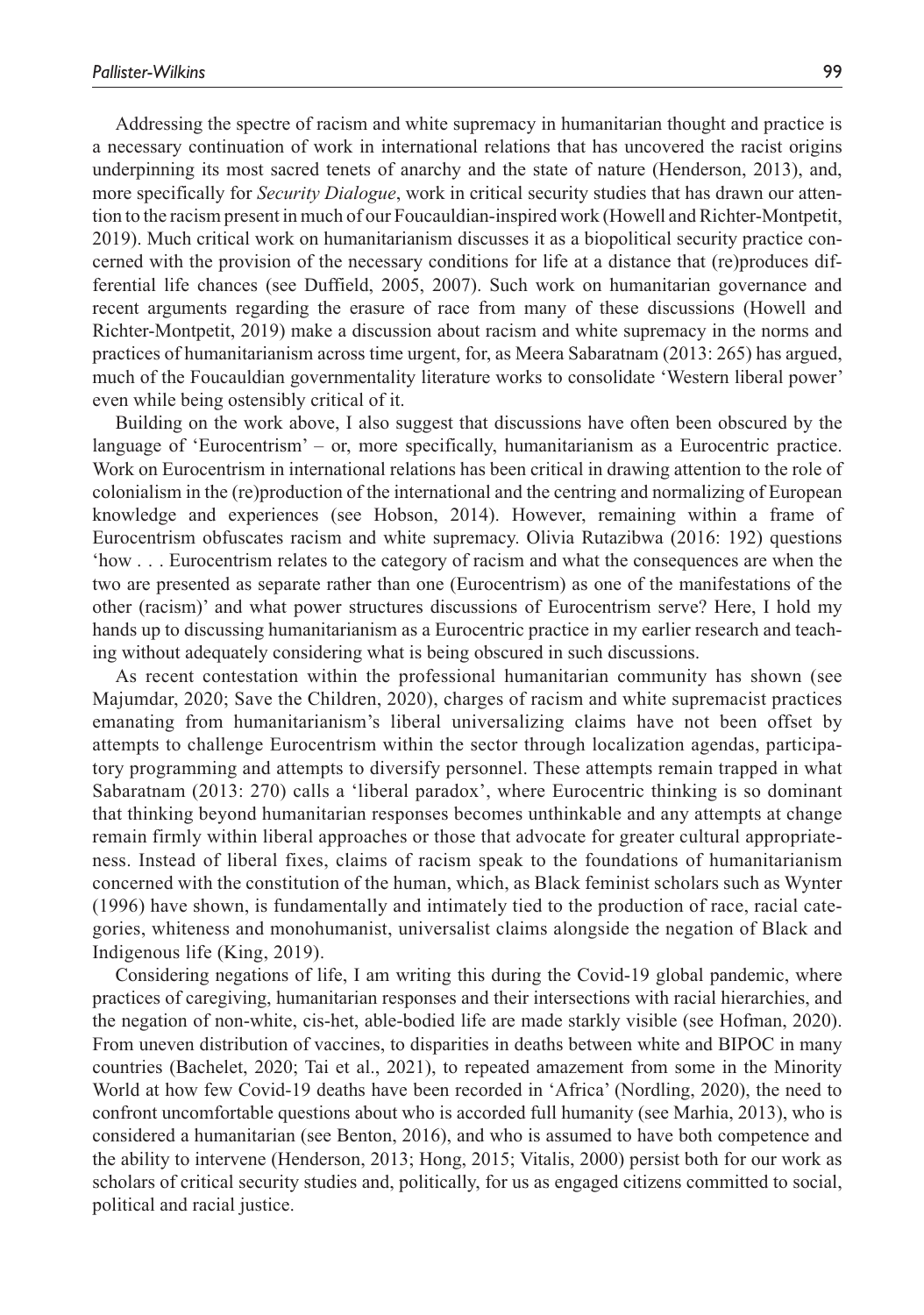The persistence of these questions, before, during and after the Covid-19 pandemic, animates this intervention especially as, since the first draft was written, the murder of George Floyd by the Minneapolis police in the USA has seen the reanimation of Black Lives Matter protests in the USA and far beyond, alongside continued calls that 'Rhodes Must Fall'. Amid the violence of ongoing white supremacy and a global pandemic, it is both a privilege as a white, middle-class, tenured, able-bodied, cis-het woman from the heart of a white settler-colonial empire and at the same time vital to write this. These ongoing, interrelated injustices, the privileged space that I inhabit within them and, to be perfectly honest, my anger compel me to question the humanitarianism that is so often uncritically presented as a cosmopolitan response/solution to global harms.

The rest of the intervention examines humanitarianism's role in producing and securing whiteness and white supremacy, drawing on the work of both Du Bois and Wynter, before discussing decolonizing humanitarianism in any move beyond its white supremacy.

#### **Humanitarianism: Producing and securing whiteness**

'But what on earth is whiteness that one should so desire it?' Then always, somehow, some way, silently but clearly, I am given to understand that whiteness is the ownership of the earth forever and ever, Amen! . . . Next it appears dampening generous enthusiasm in what we once counted glorious; to free the slave is discovered to be tolerable only in so far as it freed his master. (Du Bois, [1920] 1999: 38)

In dissecting the 'souls of white folk', Du Bois ([1920] 1999: 37–54) makes clear that what he calls whiteness is linked to an assumed ownership of the earth without end and to mastery over non-white others rooted in colonial exploitation and enslavement, while suggesting that abolitionist moves were undertaken, or made tolerable, because they saved the 'souls of white folk' along with their privileges, profits and property. For Du Bois, whiteness comes into being and asserts itself when faced with the apprehension of imminent loss. It is within this apprehension of imminent loss that I contend humanitarian sentiment and interventions played (and continue to play) an important role.

Policies targeting the well-being of enslaved and/or newly emancipated populations and the targets of white settler-colonial violence not only saved the lives of racialized, Black and Indigenous others but also the privileges accorded to whiteness. Racial superiority was not erased by those who wished to relieve the worst excesses of colonial violence but rather consolidated. Racial hierarchies of civilized and savage races – the 'interracial relations' of international relations – not only influenced colonial attempts to bring order to an assumed 'state of nature' among Black and Indigenous populations, but also influenced protective practices that we would most readily identify with traditional liberal approaches influenced by Kantian notions of humanity, wherein Black people were thought 'incapable of achieving the level of rationality required of moral agents' (Henderson, 2013: 82).

There is a growing body of work charting how humanitarian sentiments and knowledge produced about humanitarian-ameliorative interventions became part of everyday colonial government (see Lester and Dussart, 2014). Travelling between colonial spaces – from plantation economies to white settler colonies – protecting the enslaved, newly emancipated and Indigenous communities from various forms of colonial violence, these sentiments manifested in different forms across British colonial space, while ensuring the continuation of British superiority. Ameliorative practices appeased metropolitan abolitionists while guaranteeing the continued profitability of slave economies through ameliorating the worst excesses of violence. Ameliorative polices were overseen by a 'Protector', usually a member of the slave-owning class, and were also intended to prepare enslaved people for a freedom yet to come by encouraging civilization through Christianization. As Alan Lester and Fae Dussart (2014: 56) suggest, 'through their instructive relationship with slave owners, the British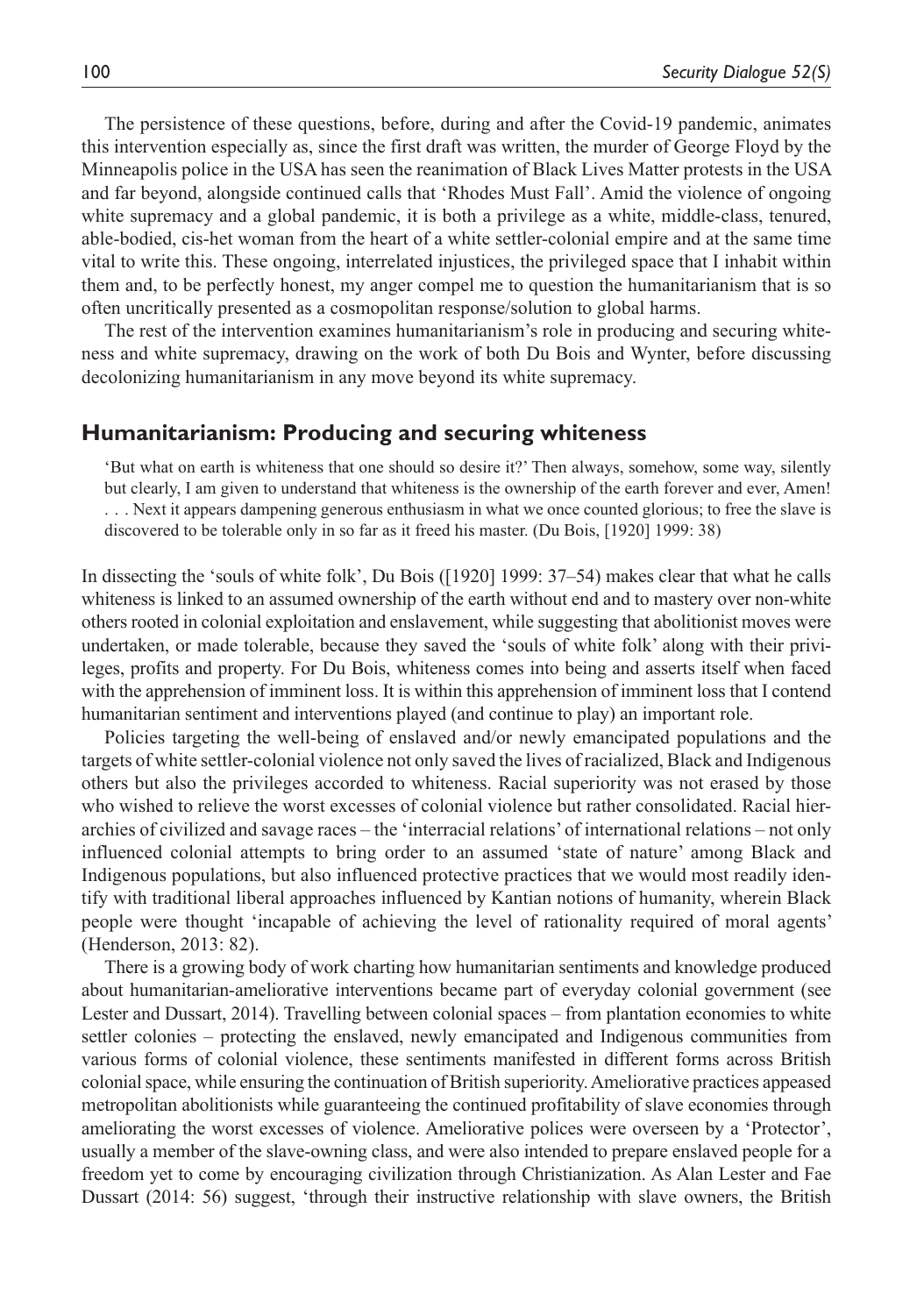government hoped, they would redeem cruel and aberrant British colonial societies at the same time that they reformed the benighted subjectivities of enslaved people'. Meanwhile others, such as Seymour Drescher (2004), are even more explicit that amelioration was not about liberation for enslaved people, but following the Haitian Revolution, about more-effective ordering and regulation within an environment of revolutionary upheaval threatening white supremacy.

In writing about the souls of white folk, Du Bois ([1920] 1999: 45) clearly links European colonialism to racial categories, white supremacy and paternalist forms of government aimed at securing a white, colonial Europe:

How many of us today fully realize the current theory of colonial expansion, of the relation of Europe which is white, to the world which is black and brown and yellow? Bluntly put, that theory is this: It is the duty of white Europe to divide up the darker world and administer it for Europe's good.

Therefore, through seeking to relieve the worst excesses of racist violence, humanitarianism did not challenge whiteness but secured it using a range of controls that worked through logics of care helping to soothe the troubled souls of white folk concerned with both the well-being of Black and Indigenous populations and their own security at the top of racial hierarchies. Fast-forward 150 years and Young-sun Hong (2015: 14) identifies such features in Cold War humanitarianism, where biopolitical, humanitarian interventions, especially those of a medical variety, were part of a strategy for containing the communist threat.

However, any disentanglement of humanitarianism's role in the consolidation of white supremacy requires not just a consideration of humanitarianism as a form of liberal government with colonial roots. It also requires a recognition that while humanitarianism worked – and continues to work – to relieve the violence of colonialism, ameliorative practices are and were also racializing moves producing what Alexander G. Weheliye (2014) would call a racializing assemblage within which whiteness was, and remains, supreme. For instance, alongside paternalist practices securing whiteness, humanitarian action has also demonstrated distinct anti-Black racism towards colonized Africans. In her study of the International Committee of the Red Cross's lack of intervention during the Mau Mau rebellion, Yolanda Pringle (2017) draws attention to the perceived primitivity of African populations that rendered them outside of and incapable of comprehending humanitarian sentiments, with the result that this placed them beyond concern and assistance. In such a racializing assemblage, white supremacy is intimately tied to the production of the human and humanity as supposedly universal categories *and* – as Pringle's work points out – to the concomitant negation of Black and Indigenous lives inherent within this production (see King, 2019). Here, the work of Sylvia Wynter is instructive.

Even while racism has animated and structured humanitarian practice, the figure of the universal human underpinning humanitarianism's commitment to saving lives, relieving suffering and upholding human dignity provides humanitarianism with its normative power. However, the figure of the universal human allows humanitarianism to sidestep questions of race and racism in its practice and in historical and contemporary understandings of the human. Even in critical discussions of the 'politics of life' and hierarchies of humanity generated through humanitarian practice (e.g. Fassin, 2012), race and racism are a spectre haunting discussion of inequalities exterior to humanitarianism itself rather than an active animating agent. Importantly, the tensions around who is accorded full humanity that haunt wider bodies of humanist thought through proximity to, or distance from, racialized 'states of nature', placement on modernist gauges of development, or what Wynter (2003: 260) calls the 'overrepresentation of (white bourgeois) Man' in understandings of the universal human are not erased or overcome through the declaration of an ethical commitment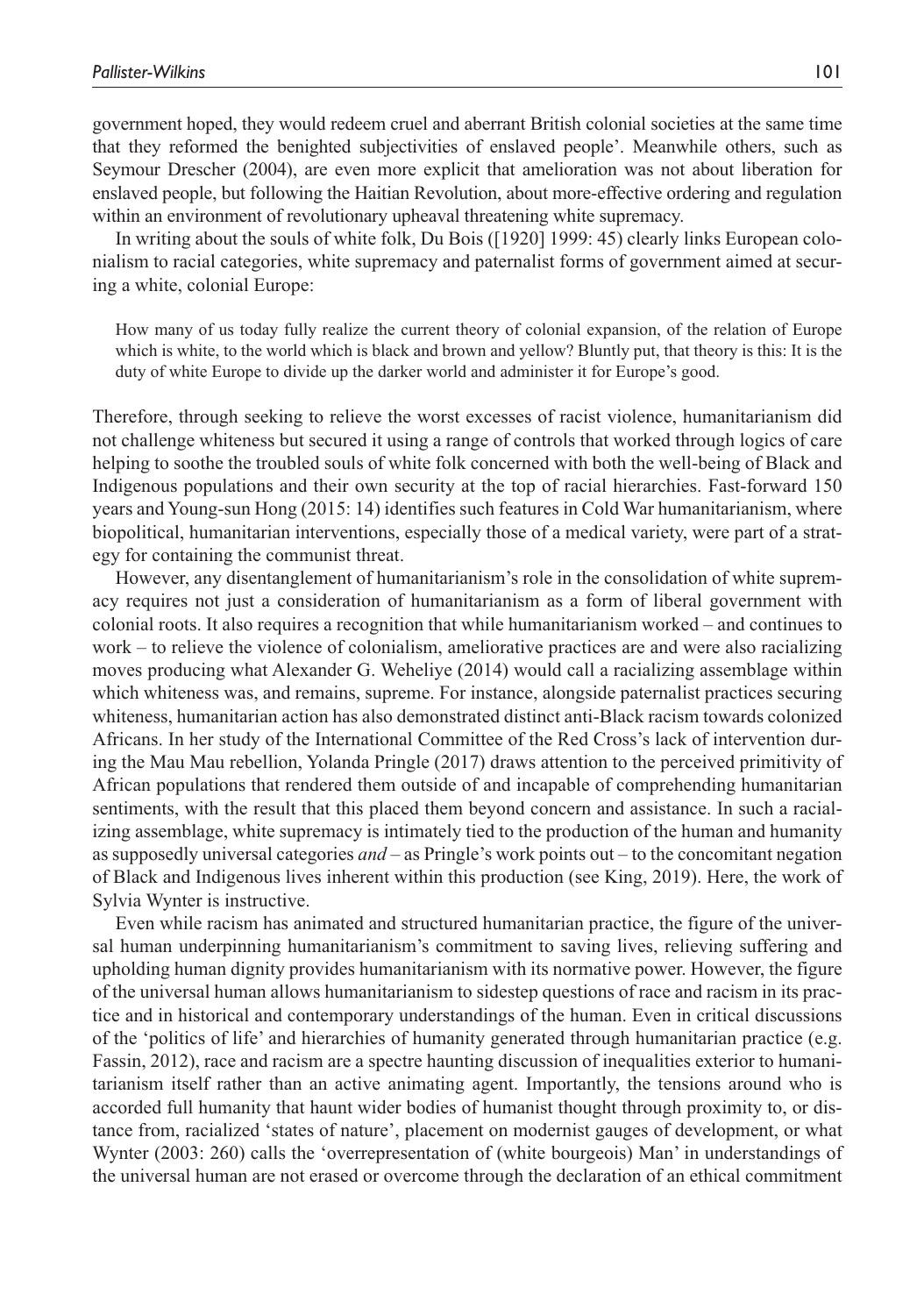to all human life. If we follow Wynter's 'human view', such ethical commitments come into being though colonial encounters that were generative of a

culture-specific conception of being human, allowing it to be posited *as if* it were the universal of the human species, and ensuring thereby that all actions taken for the sake of the well-being of the human referent object continue to be perceived *as if* they were being taken for the sake of the human-in-general: *propter nos homines*. (Wynter, 1996: 43, italics in original)

Universalizing claims such as these are powerful normative moves helping to perpetuate the idea that humanitarianism is above race. These powerful normative moves erase the foundational part played by racialization in humanitarianism and its understanding of humanity. As Ilana Feldman and Miriam Ticktin (2010: 9) have argued,

a claim to speak on behalf of humanity stakes out a powerful position. It is one of the few categories that is meaningful across political, religious, and social divides. While people may disagree on the source of its power, almost everyone agrees that humanity should be considered sacred. As a universal subject, the claims of humanity should, it seems, be paramount – and to speak on its behalf should bring discussion to a close, permit action to begin, and enable lives to be saved.

Therefore, humanitarianism's universalizing claims invisibilize racial hierarchies and the white supremacy embedded in its foundations. Meanwhile a recalibration of the human challenges the ways in which life is universalized and rendered equal in biopolitical understandings of humanitarianism, and discussions of race confront humanitarianism with distinctly political relations that unsettle both universal norms and the claims of (professional) humanitarianism to be impartial and apolitical (see Pringle, 2017).

It should be clear by now that an acknowledgement of the Eurocentrism of humanitarianism or the dynamics of white saviourism is not enough if humanitarianism is animated and made possible by white supremacy. With this in mind, I want to ask: Are postcolonial critiques of humanitarianism enough?

#### **Decolonizing humanitarianism?**

A postcolonial critique of humanitarianism is certainly not enough when we consider the 'repetitive process of making the modern human through extinguishing Black and Indigenous life' (King, 2019: 39) or Rutazibwa's (2016: 196) argument that 'racism is the oil in the system of colonial power that makes a sustained discrimination of and violence against certain people not only possible but also invisible and acceptable'. Moving forward, race and racism need to be taken seriously as features within the structures of humanitarian thought and practice. Alongside this, it is necessary, for scholars and practitioners alike, to acknowledge that humanitarianism, with its universalist claims, acts as a salve for sustained racial discrimination and violence, working if not to entirely invisibilize racial hierarchies within suffering, then to make the racial underpinnings of such suffering acceptable through supposedly universal practices of care.

The 'parasitic relationship' (King, 2019: 39) between the death of Black and Indigenous people and the humanitarian subject requires us to take a step beyond the postcolonial and towards a decolonial re-evaluation of our understandings of the human at the heart of humanitarian thought and practice. A re-evaluation of the human subject of humanitarianism, as opposed to the sleight of hand made possible through the universalist recognition of the humanity of all, is necessary to avoid the erasure of race and the continuation of white supremacy already discussed. Simply put, recognition is not enough. As has been recently argued by Kerem Nişancıoğlu (2020: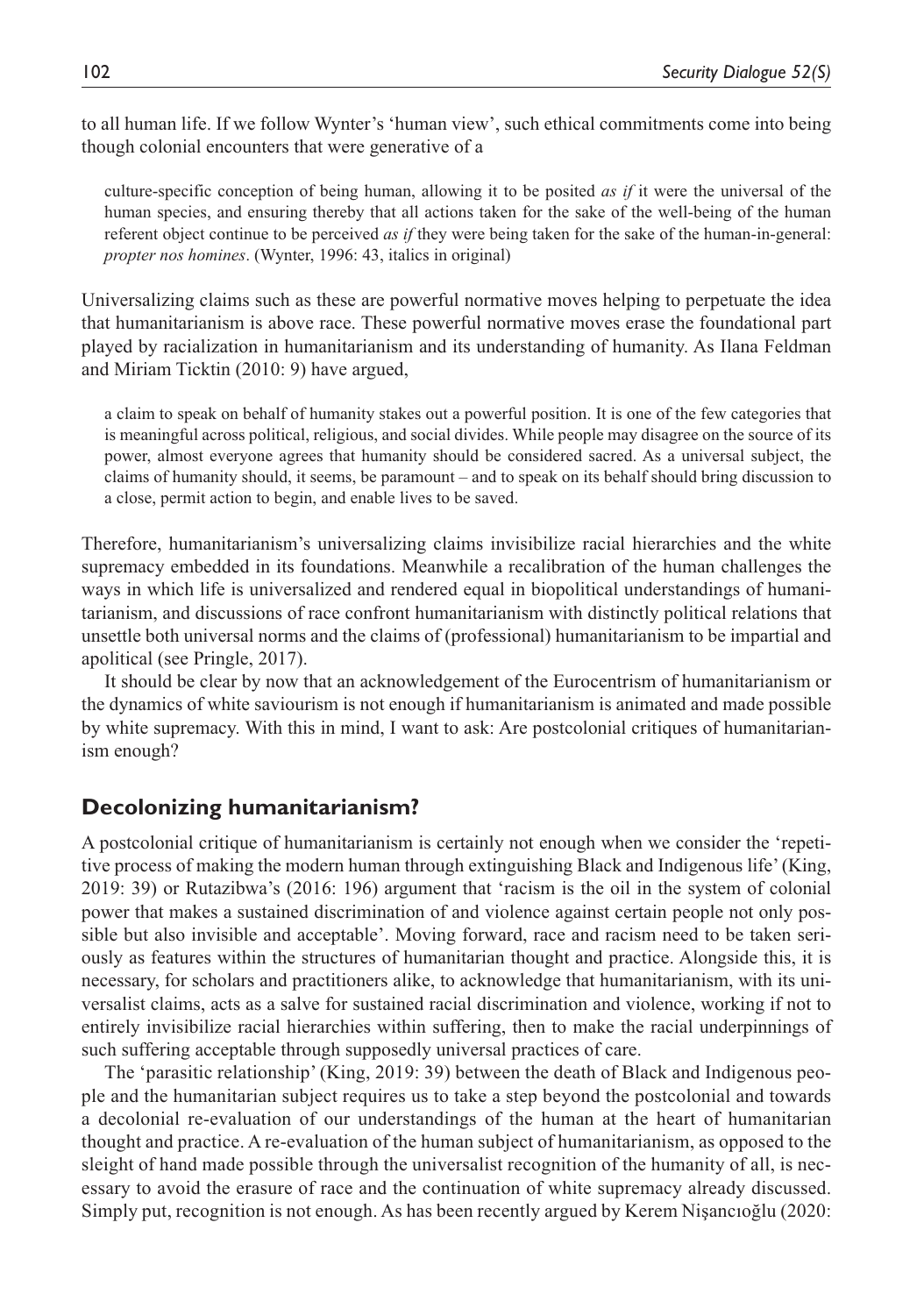44) in his discussion of racialized sovereignty – and what is humanitarianism if not a form of sovereignty as responsibility? – recognizing the humanity of racialized others is a form of 'recognition' that works as a form of 'redemption, containment and closure' of past colonial injustices and hides their continued importance. Therefore, if we want to move beyond a humanitarianism working to secure whiteness, what is left for humanitarianism without a radical reappraisal of the human? In such an undertaking, any reappraisal must elevate and amplify – not just include for the sake of diversity – those voices traditionally excluded from setting the boundaries of humanity.

But does humanitarianism need or deserve to be saved? Swiftly followed by: Can we and do we want to imagine a world where those who suffer are left to die even while we recognize that those putting out the fire are also the arsonists, as Rutazibwa (2019) argues? For example, what opportunities are there for an international practice of care that does not rely on or reproduce racial hierarchies, or create – as Jasbir K. Puar (2017: 139) has argued of humanitarianism – debilitated forms of life located beyond a bio-necropolitical binary at a third point of will not let/make die? Is a transversal practice of care even possible beyond supremacy or hierarchies of some kind, seeing as humanitarianism relies on the power to intervene? Such questions almost inevitably lead to thinking about localizing humanitarian practices of care. But calls for the 'local' have become a buzzword go-to solution in humanitarian practice over the previous decades. As Kristina Roepstorff (2020) argues, the 'localization agenda' pitches the local in binary opposition to the international and reproduces processes of exclusion. The local in these contexts is always thought to mean the Majority World of humanitarian intervention, while the Minority World retains the mantle of the global, reproducing as it does so, traditional humanitarian geographies and, as Sabaratnam (2013: 266) argues, reproducing processes of 'Otherness'. In contrast, Parvati Raghuram (2016) has argued, an ethics of care needs 'emplacing': recognizing the relational aspects of care that exist across different spaces but avoiding the subsumption of once-radical moves – like localization – by institutions and practices concerned with sustaining themselves through limited reform. Emplacing, then, suggests opening up humanitarianism to different ontologies of life and what care for that life might look like, while allowing for a recognition that humanitarianism is already emplaced within a particular racialized colonial history.

Opening up to alternative ontologies of life is of critical importance as humanitarian practice is confronted with anthropogenic climate change that requires a reconfiguration of the subject of care. Thinking about relational aspects of care where species-humans are only one life form at risk from climate change asks us to think differently not only about who the human is in humanitarianism, but also about what life humanitarianism saves. However, recent critical work on the Anthropocene has argued that the Anthropocene 'is a naming event unfolding within a genre of white epistemology; only when scrubbed clean of its particularity does the Anthropocene acquire its unmarked universality. . . . Its whiteness determines not only who can be heard in that space but also the very terms on which the Anthropocene debate unfolds as an object of public concern' (Baldwin and Erickson, 2020: 4; see also Tuana, 2019). Accordingly, what are the possibilities opened up by thinking in more-than-human terms? What do attempts to reconfigure the human do to humanitarianism, and how might they themselves perpetuate particular racist logics?

Here, I am thinking about certain post-humanist approaches that appear to offer radical potential for moving beyond particular, universalized ideas about life. And yet the tensions around who is accorded a full humanity and the racial hierarchies that result are not magically erased through a change of ontological lens that opens up a consideration of relations between human and nonhuman actors. As some have argued, post-humanist approaches can reproduce the very same racial hierarchies through marking bodies in relation to pre-modernity and the natural world that animated racial hierarchies in the first instance (see Panelli, 2010; Sundberg, 2014; Todd, 2016), or, as Weheliye (2014: 8) argues, they simply 'ignore race as a constitutive category when thinking about the parameters of humanity'. Importantly, here the production of racialized people is not only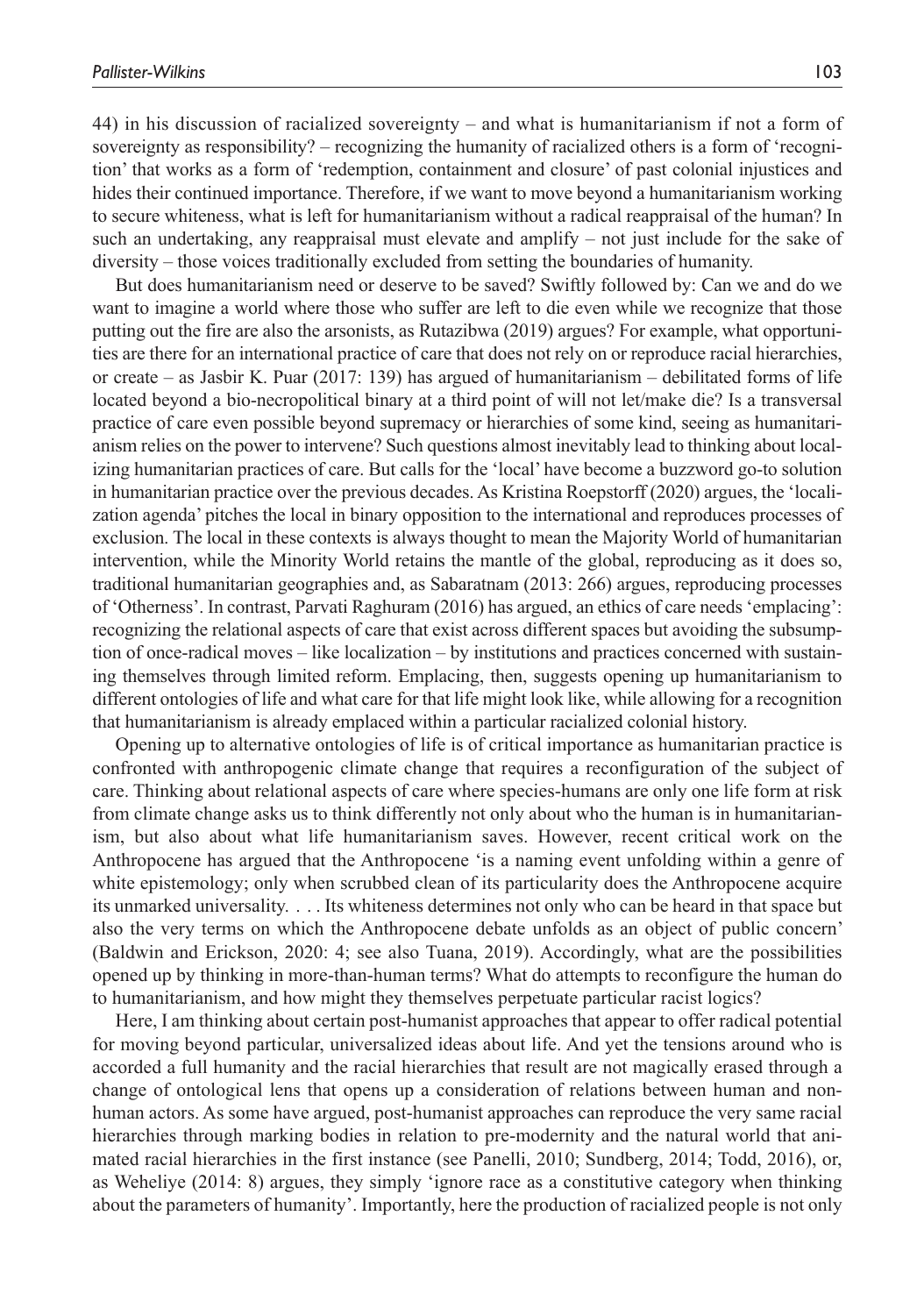discursive, 'as an effect of the very way in which we think, know and inhabit the world' (Ahmed, 2002: 47), but also occurs in relation to processes of inhabiting places and spaces and more-thanhuman entanglements.

However, relational ontologies are found in a range of Indigenous knowledge traditions (Todd, 2016: 9), where it should be noted that ontology does not need to be given the adjective 'relational', and in fact so doing continues to maintain Eurocentric approaches against which other forms of classification and knowledge systems are categorized and measured (Smith, 1999). Therefore, what opportunities do Indigenous approaches to the human and to care open up for a decolonizing of humanitarianism, and what are the risks of 'perpetuating the exploitation of Indigenous peoples' (Todd, 2016: 16) in such an approach? Should humanitarianism 'Columbus' Indigenous knowledge systems and how compatible are emplaced Indigenous approaches to care and the relief of suffering with the humanitarian industry as it is currently structured? In her intervention on the ontological turn in the social sciences, Todd argues that material can be drawn from anywhere, any time and anyone (see also Holbraad et al., 2014), but should be accompanied by an ethical responsibility that 'requires us to pay attention to who else is speaking alongside us', positioning 'us, first and foremost, as citizens embedded in dynamic legal orders and systems of relations that require us to work constantly and thoughtfully across the myriad systems of thinking, acting, and governance within which we find ourselves enmeshed' (Todd, 2016: 19). But consideration of Indigenous ontologies must be accompanied by consideration of, and emplaced within, ongoing struggles against colonial violence, white supremacy and climate change, and we must be vigilant in relation to the continued role of saviour narratives around such struggles and about being careful not to see such Indigenous cosmologies as pathways to once again securing whiteness. Considering Indigenous ontologies is certainly not a panacea but can go some way in the necessary unsettling of not only what life is being saved but also the paternalist politics of saving itself.

#### **Acknowledgements**

I would like to thank the anonymous reviewers for their generous engagement and suggestions for improvement, as well as the *Security Dialogue* editorial team. In addition, colleagues and students at the University of Amsterdam and a number of humanitarian practitioners have engaged with me on the ideas presented in this intervention.

#### **Funding**

The author received no financial support for the research, authorship, and/or publication of this article.

#### **ORCID iD**

Polly Pallister-Wilkins D <https://orcid.org/0000-0002-4741-613X>

#### **References**

- Ahmed S (2002) Racialized bodies. In: Evans M and Lee L (eds) *Real Bodies: A Sociological Introduction*. Basingstoke: Palgrave, 46–63.
- Ahmed S (2012) *On Being Included: Racism and Diversity in Institutional Life*. Durham, NC: Duke University Press.
- Bachelet M (2020) Addressing the disproportionate impact of Covid-19 on minority ethnic communities. *OHCHR*, 24 November. Available at: [https://www.ohchr.org/EN/NewsEvents/Pages/DisplayNews.](https://www.ohchr.org/EN/NewsEvents/Pages/DisplayNews.aspx?NewsID=26541&LangID=E) [aspx?NewsID=26541&LangID=E](https://www.ohchr.org/EN/NewsEvents/Pages/DisplayNews.aspx?NewsID=26541&LangID=E) (accessed 15 January 2021).
- Baldwin A and Erickson B (2020) Introduction: Whiteness, coloniality, and the Anthropocene. *Environment and Planning D: Society and Space* 38(1): 3–11.
- Benton A (2016) African expatriates and race in the anthropology of humanitarianism. *Critical African Studies* 8(3): 266–277.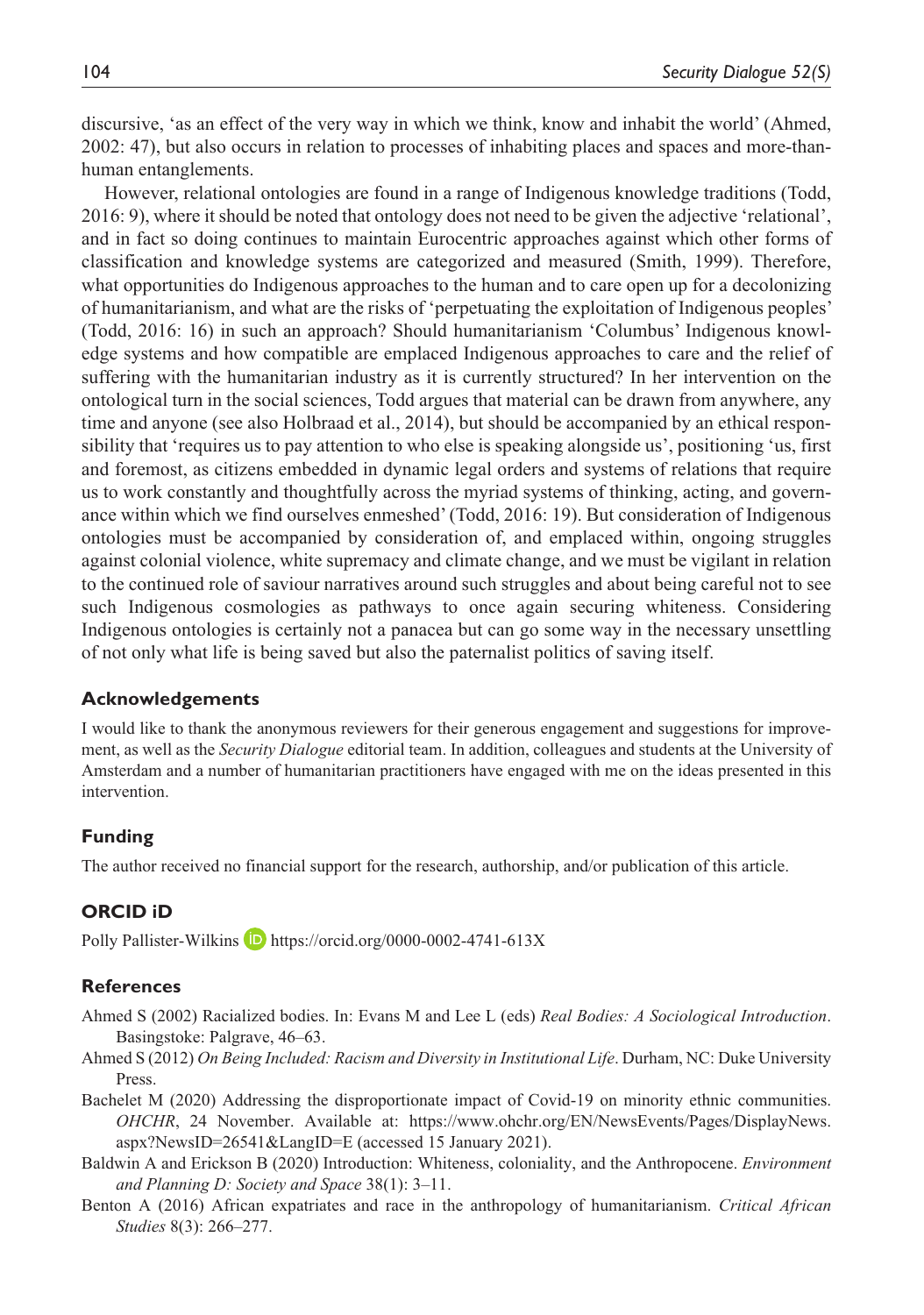- Danewid I (2017) White innocence in the Black Mediterranean: Hospitality and the erasure of history. *Third World Quarterly* 38(7): 1674–1689.
- Drescher S (2004) *The Mighty Experiment: Free Labor Versus Slavery in British Emancipation*. Oxford: Oxford University Press.

Du Bois WEB ([1920] 1999) *Darkwater: Voices from Within the Veil*. New York: Harcourt Brace & Co.

- Duffield MR (2005) Getting savages to fight barbarians: Development, security and the colonial present. *Conflict, Security & Development* 5(2): 141–159.
- Duffield MR (2007) *Development, Security and Unending War: Governing the World of Peoples*. Cambridge: Polity.
- Fassin D (2012) *Humanitarian Reason: A Moral History of the Present*. Berkeley, CA: University of California Press.
- Feldman I and Ticktin M (2010) *In the Name of Humanity: The Government of Threat and Care*. Durham, NC: Duke University Press.
- Henderson EA (2013) Hidden in plain sight: Racism in international relations theory. *Cambridge Review of International Affairs* 26(1): 71–92.
- Hobson JM (2014) *The Eurocentric Conception of World Politics*. Cambridge: Cambridge University Press.
- Hofman M (2020) Covid-19: When saving fewer lives is the right thing to do. *The New Humanitarian*, 20 May. Available at: [https://www.thenewhumanitarian.org/opinion/2020/05/20/coronavirus-ethical-sav](https://www.thenewhumanitarian.org/opinion/2020/05/20/coronavirus-ethical-saving-lives?fbclid=IwAR26DgmIkDl_uSM1yhR1nvMRtuySEbvvV3EUZXXStURteRaq5aBfysioQag)[ing-lives?fbclid=IwAR26DgmIkDl\\_uSM1yhR1nvMRtuySEbvvV3EUZXXStURteRaq5aBfysioQag](https://www.thenewhumanitarian.org/opinion/2020/05/20/coronavirus-ethical-saving-lives?fbclid=IwAR26DgmIkDl_uSM1yhR1nvMRtuySEbvvV3EUZXXStURteRaq5aBfysioQag) (accessed 14 January 2021).
- Holbraad M, Pedersen M and Viveiros de Castro E (2014) The politics of ontology: Anthropological positions. *Cultural Anthropology*, 13 January. Available at: [https://culanth.org/fieldsights/the-politics-of](https://culanth.org/fieldsights/the-politics-of-ontology-anthropological-positions)[ontology-anthropological-positions](https://culanth.org/fieldsights/the-politics-of-ontology-anthropological-positions) (accessed 14 January 2021).
- Hong Y (2015) *Cold War Germany, the Third World, and the Global Humanitarian Regime*. New York: Cambridge University Press.
- Howell A and Richter-Montpetit M (2019) Racism in Foucauldian security studies: Biopolitics, liberal war, and the whitewashing of colonial and racial violence. *International Political Sociology* 13(1): 2–19.
- King TL (2019) *The Black Shoals: Offshore Formations of Black and Native Studies*. Durham, NC: Duke University Press.
- Lester A and Dussart F (2014) *Colonization and the Origins of Humanitarian Government: Protecting Aborigines Across the Nineteenth-Century British Empire*. Cambridge: Cambridge University Press.
- Majumdar A (2020) Bearing witness inside MSF. *The New Humanitarian*, 18 August. Available at: [https://](https://www.thenewhumanitarian.org/opinion/first-person/2020/08/18/MSF-Amsterdam-aid-institutional-racism) [www.thenewhumanitarian.org/opinion/first-person/2020/08/18/MSF-Amsterdam-aid-institutional](https://www.thenewhumanitarian.org/opinion/first-person/2020/08/18/MSF-Amsterdam-aid-institutional-racism)[racism](https://www.thenewhumanitarian.org/opinion/first-person/2020/08/18/MSF-Amsterdam-aid-institutional-racism) (accessed 14 January 2021).
- Marhia N (2013) Some humans are more *Human* than Others: Troubling the 'human' in human security from a critical feminist perspective. *Security Dialogue* 44(1): 19–35.
- Nişancıoğlu K (2020) Racial sovereignty. *European Journal of International Relations* 26(1): 39–63.
- Nordling L (2020) The pandemic appears to have spared Africa so far. Scientists are struggling to explain why. *Science*, 11 August. Available at: [https://www.sciencemag.org/news/2020/08/pandemic-appears](https://www.sciencemag.org/news/2020/08/pandemic-appears-have-spared-africa-so-far-scientists-are-struggling-explain-why)[have-spared-africa-so-far-scientists-are-struggling-explain-why](https://www.sciencemag.org/news/2020/08/pandemic-appears-have-spared-africa-so-far-scientists-are-struggling-explain-why) (accessed 15 January).
- Panelli R (2010) More-than-human social geographies: Posthuman and other possibilities. *Progress in Human Geography* 34(1): 79–87.
- Pascucci E (2018) The local labour building the international community: Precarious work within humanitarian spaces. *Environment and Planning A: Economy and Space* 51(3): 743–760.
- Pringle Y (2017) Humanitarianism, race and denial: The International Committee of the Red Cross and Kenya's Mau Mau Rebellion, 1952–60. *History Workshop Journal* 84: 89–107.
- Puar JK (2017) *The Right to Maim: Debility, Capacity, Disability*. Durham, NC: Duke University Press.
- Raghuram P (2016) Locating care ethics beyond the global North. *ACME: An International Journal for Critical Geographies* 15(3): 511–533.
- Richey LA (2016) 'Tinder humanitarians': The moral panic around representations of old relationships in new media. *Javnost – The Public* 23(4): 398–414.
- Rodriguez D (2009) *Suspended Apocalypse: White Supremacy, Genocide, and the Filipino Condition*. Minneapolis, MN: University of Minnesota Press.